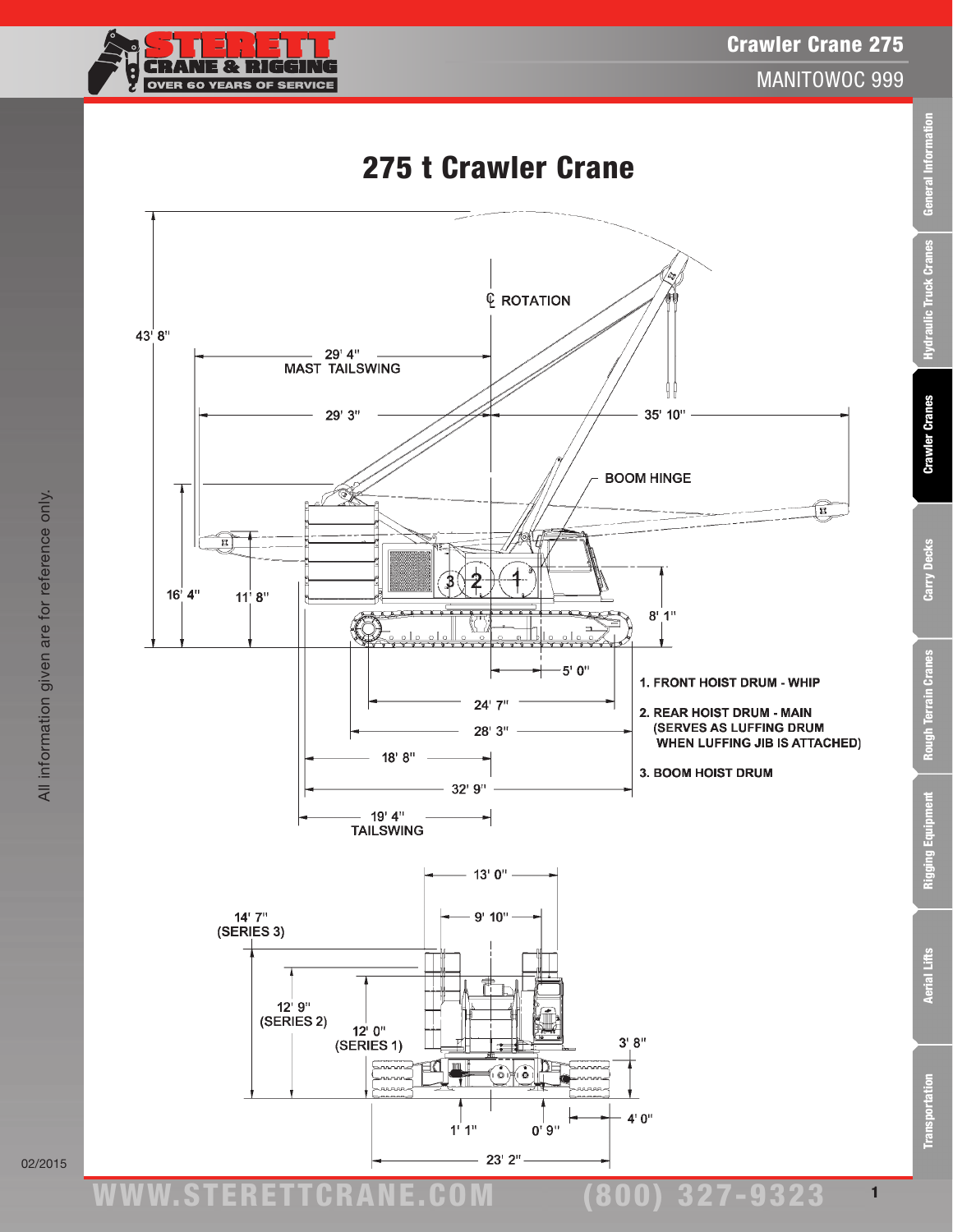

275 t Crawler Crane



**CRANE & RIGGING** 

**OVER 60 YEARS OF SERVICE** 

<u>်<br>မ</u>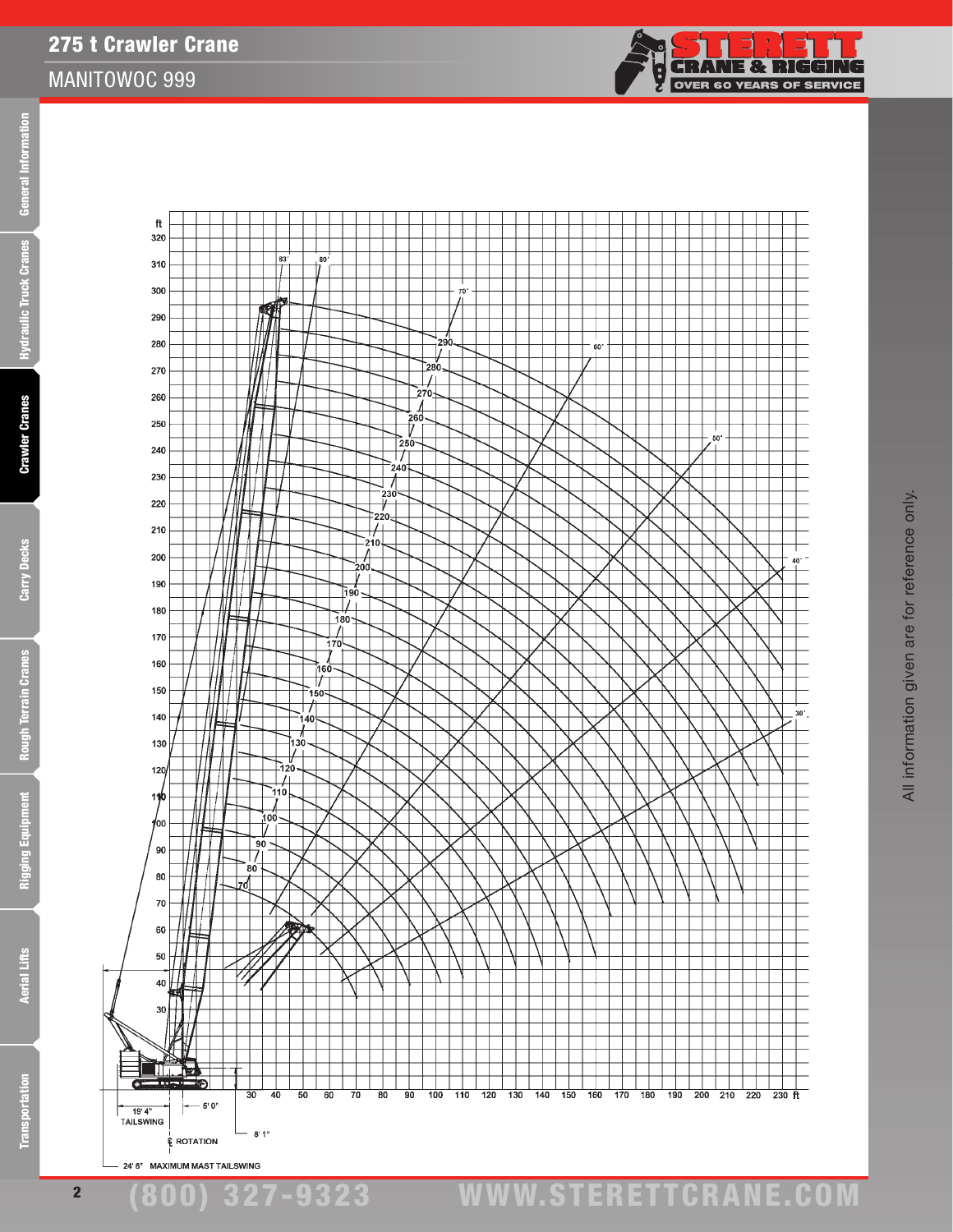

75

|           |             | $\equiv$   |             | . .<br>.U |
|-----------|-------------|------------|-------------|-----------|
| 70-290 ft | 219,600 lbs | 19'2"<br>_ | $360^\circ$ | 75%       |

**A** 

===



ft 70 90 110 130 150 170 190 210 230 250 270 290 ft 15 551\* 15 17 462.5 17 397.5 396.4 20 309.3 308.3 307.5 295 265.5 26 252.2 251.2 250.5 249.9 248.9 224.1 196.8 32 221.8 222 222.1 221.9 221 215.7 190.5 169.2 139.3 36 190.3 190.4 190.4 190.4 190 189.7 177 164.5 138.4 114.1 95.1 40 156.1 156.2 156.1 156 155.5 155.1 154.6 149.6 137.1 113 94.1 77.9 46 139 139 138.9 138.8 138.3 137.9 137.3 136.7 132.5 112.2 93.3 77.2 50 108.2 108.1 108 107.8 107.2 106.8 106.1 105.5 104.7 104.7 91.4 75.5 60 72.6 72.5 72.3 71.7 71.2 70.4 69.8 68.9 68.9 68 67.2 80 52.7 52.5 51.9 51.4 50.6 49.9 49 48.9 48 47.2 100 41.6 45.6 45 44.4 43.6 42.9 42 42 41 40.2 110 39.8 39.2 38.7 37.9 37.2 36.3 36.2 35.3 34.5 120 30.9 34.5 34 33.2 32.4 31.6 31.5 30.5 29.7 130 29.3 29.9 29.1 28.4 27.5 27.4 26.5 25.6 140 22.4 26.4 25.7 24.9 24 24 23 22.1 150 21.4 22.6 21.9 21 20.9 20 19.1 160 19.1 19.3 18.4 18.3 17.4 16.5 170

 $\mathbf{C}$ 

| 190 |  |                                       |  |  | 10 | 13.6 | 13.9 | 12.9 | 10 <sub>1</sub> | 190 |
|-----|--|---------------------------------------|--|--|----|------|------|------|-----------------|-----|
| 210 |  |                                       |  |  |    | 7.6  |      | 8.8  | 8.5             | 210 |
| 230 |  |                                       |  |  |    |      |      |      |                 | 230 |
|     |  | with 80,000 lbs carbody counterweight |  |  |    |      |      |      |                 |     |

\* special equipment required

All information given are for reference only.

All information given are for reference only.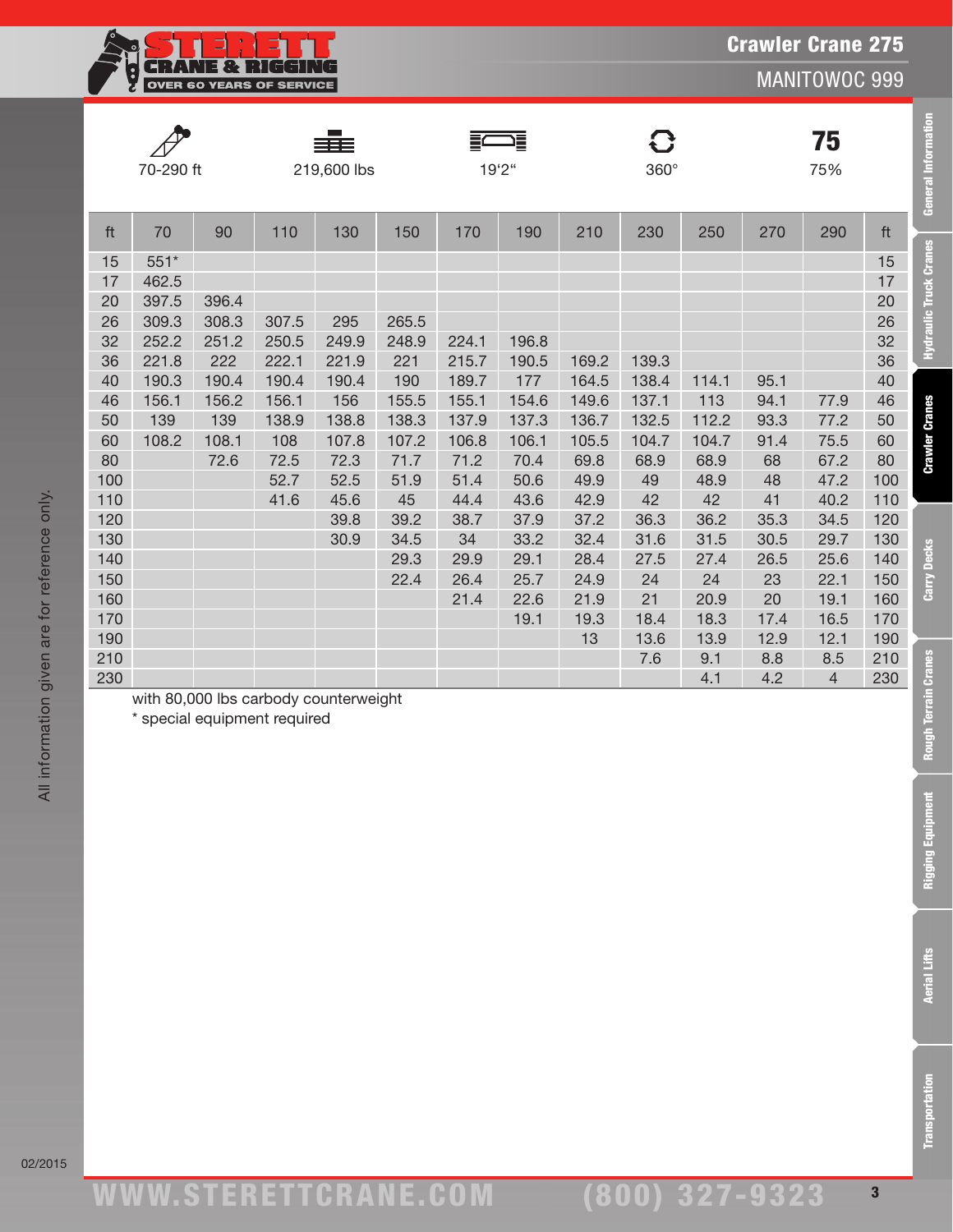£

4





(800) 327-9323 www.STERETTCRAnE.Com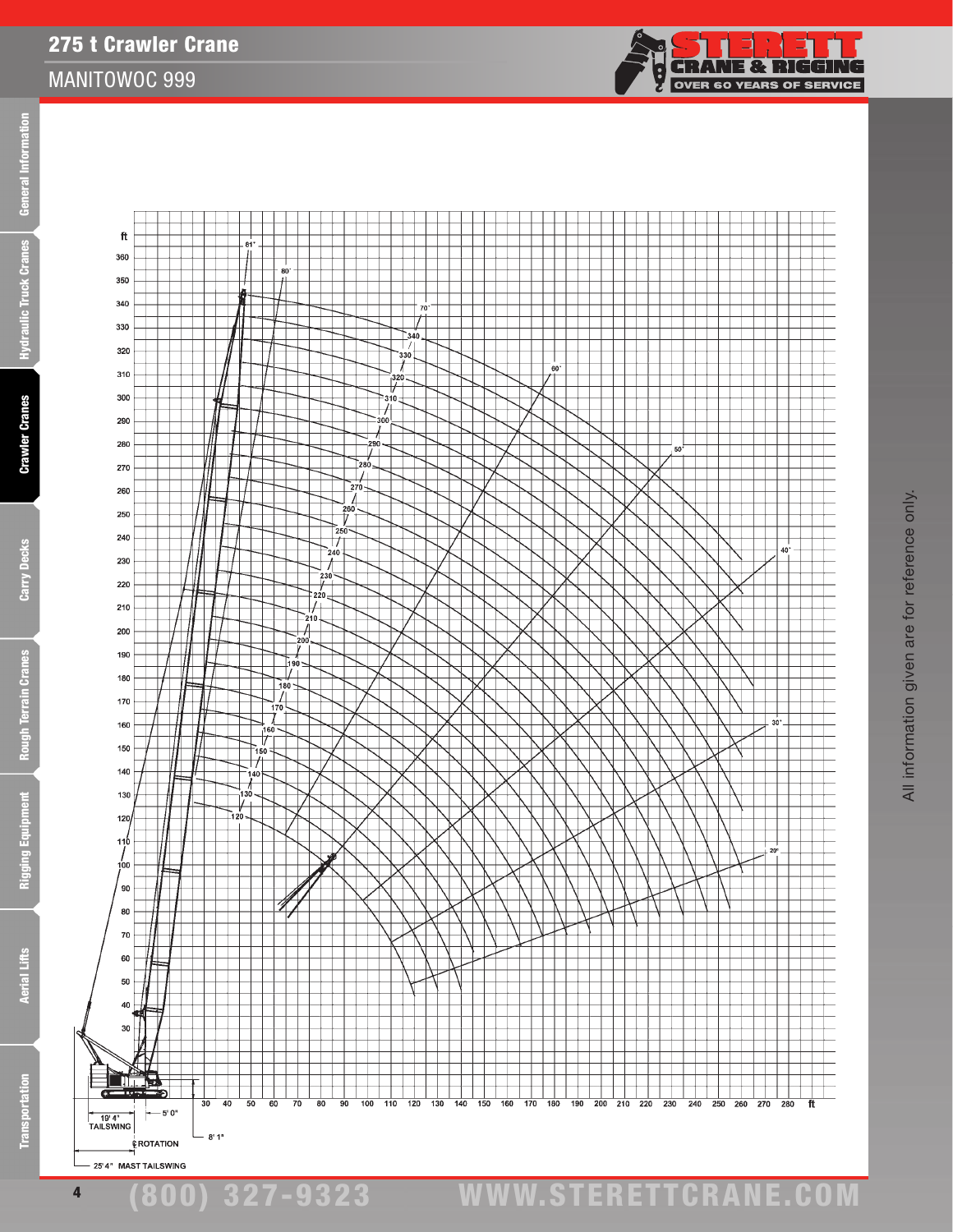

| ₩          | -           | _<br>−      |             |     |
|------------|-------------|-------------|-------------|-----|
| 120-340 ft | 219,600 lbs | "^`^ ا<br>- | $360^\circ$ | 75% |

sãs



 143.7 143.5 143 142.5 141.9 141.2 123.6 102.8 85.6 50 126.6 126.3 125.8 125.2 124.6 123.9 122.3 101.7 84.7 71.6 65.3 55 112.9 112.6 112 111.5 110.8 110.1 109.3 100.6 83.7 70.7 64.6 55.7 60 92.3 92 91.3 90.8 90 89.4 88.5 87.8 81.8 68.9 63.1 54.3 70 77.5 77.2 76.6 76 75.2 74.5 73.7 72.9 72 67.2 57.9 53 80 57.8 57.5 56.9 56.3 55.5 54.7 53.9 53.1 52.1 51.3 49.5 45.8 100 41.7 44.9 44.3 43.7 42.9 42.1 41.2 40.4 39.5 38.6 38.1 37.2 120 33 35.5 34.9 34.1 33.4 32.5 31.6 30.7 29.8 29.3 28.3 140 28.9 29.9 29.1 28.4 27.5 26.6 25.7 24.8 24.2 23.3 155 22.5 23.8 23.1 22.2 21.4 20.4 19.6 19 18 175 17.2 18.9 18.1 17.3 16.3 15.4 14.8 13.9 195 12.6 13.7 13.9 13 12.1 11.5 10.6 215 11.1 11.6 11.4 10.6 10 9.1 225 8.3 8.2 8 8.1 7.2 240

|    | 120-340 ft |       | ≣≣≡<br>219,600 lbs |       |       | 률<br>들<br>19'2" |       | O<br>$360^\circ$ |     |     | 75<br>75% |     |    |
|----|------------|-------|--------------------|-------|-------|-----------------|-------|------------------|-----|-----|-----------|-----|----|
| ft | 120        | 140   | 160                | 180   | 200   | 220             | 240   | 260              | 280 | 300 | 320       | 340 | ft |
| 24 | 265.5      |       |                    |       |       |                 |       |                  |     |     |           |     | 24 |
| 28 | 252.4      | 265.5 |                    |       |       |                 |       |                  |     |     |           |     | 28 |
| 30 | 240.3      | 260.7 | 236                |       |       |                 |       |                  |     |     |           |     | 30 |
| 34 | 219.1      | 238.9 | 234.8              | 206.4 |       |                 |       |                  |     |     |           |     | 34 |
| 40 | 192        | 195   | 194.5              | 194.1 | 175.4 | 152.5           |       |                  |     |     |           |     | 40 |
| 46 | 160.8      | 160.7 | 160.2              | 159.7 | 159.1 | 150.7           | 124.6 | 103.7            |     |     |           |     | 46 |

| 255 |  |                                       |  |  | .כ |  |    | 255 |
|-----|--|---------------------------------------|--|--|----|--|----|-----|
| 260 |  |                                       |  |  |    |  | т. | 260 |
|     |  | with 80,000 lbs carbody counterweight |  |  |    |  |    |     |

All information given are for reference only.

All information given are for reference only.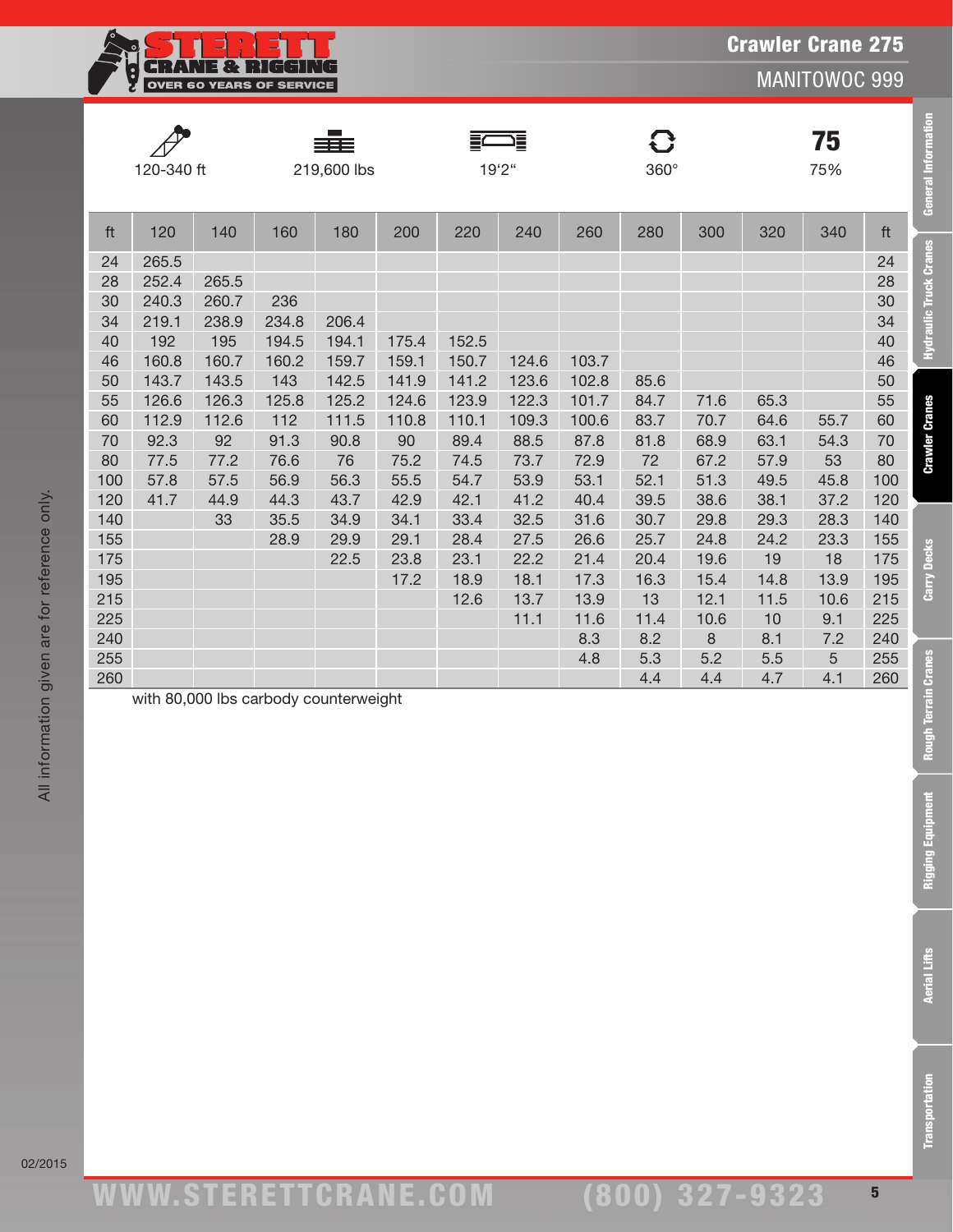£



(800) 327-9323 www.STERETTCRAnE.Com

24' 6" MAXIMUM MAST TAILSWING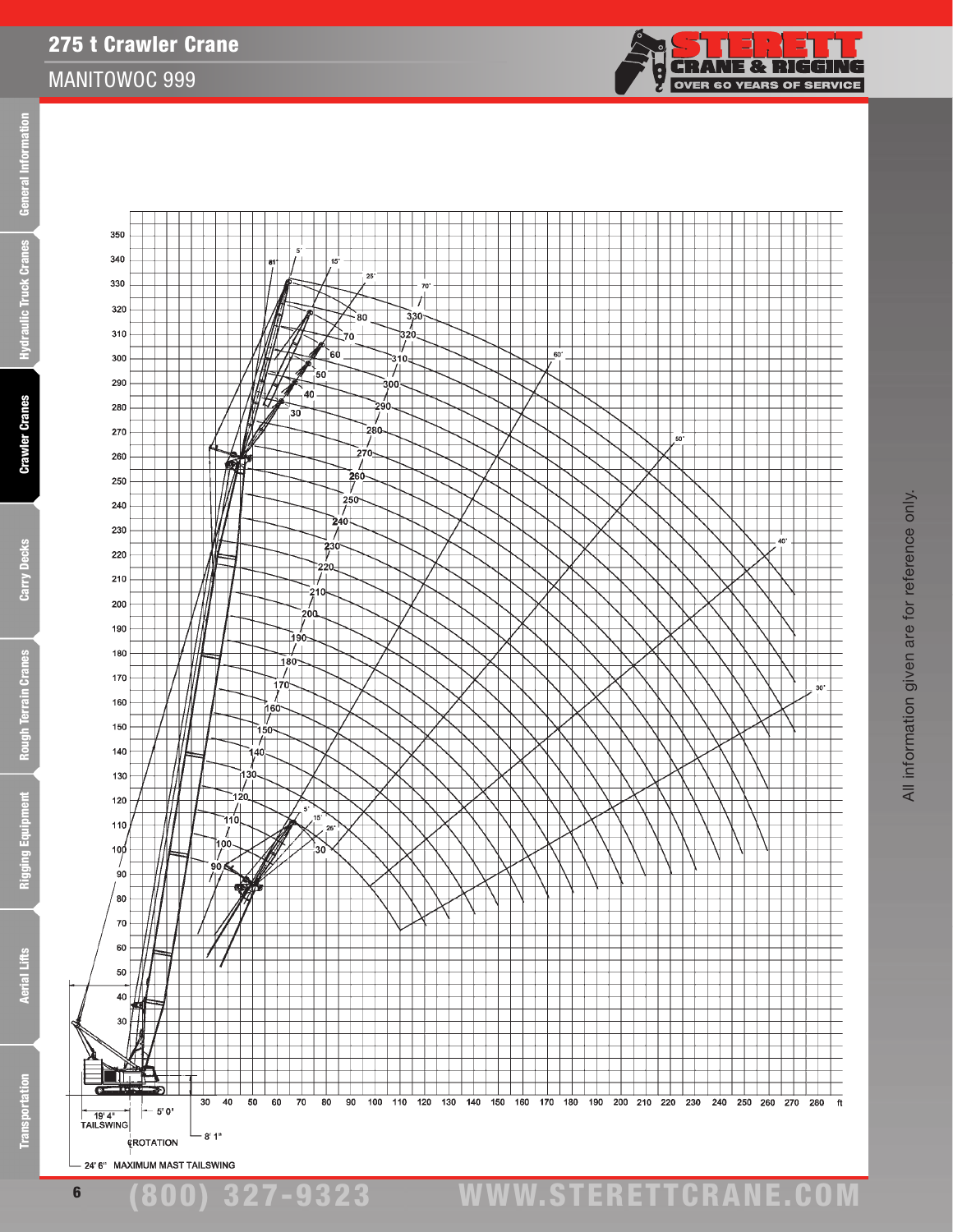|                          | ÷.<br>$\mathbf{v}$ |  |
|--------------------------|--------------------|--|
| OVER 60 YEARS OF SERVICE |                    |  |

**Crawler Cranes** 

Carry Decks

**Rough Terrain Cranes** 

|     | 90-270 ft |      | 30 ft     |      | ≡≡≡<br>219,600 lbs | 19'2" | 這    | $360^\circ$ |      | 75<br>75% |     |
|-----|-----------|------|-----------|------|--------------------|-------|------|-------------|------|-----------|-----|
| ft  |           |      | $5^\circ$ |      |                    |       |      | $25^\circ$  |      |           | ft  |
|     | 90        | 130  | 180       | 230  | 270                | 90    | 130  | 180         | 230  | 270       |     |
| 30  | 59        |      |           |      |                    |       |      |             |      |           | 30  |
| 40  | 59        | 59   |           |      |                    | 48.9  |      |             |      |           | 40  |
| 50  | 59        | 59   | 59        | 59   |                    | 43.8  | 47.8 |             |      |           | 50  |
| 70  | 56.2      | 59   | 59        | 59   | 56                 | 36.7  | 41.1 | 45          | 47.9 | 49.7      | 70  |
| 90  | 53.3      | 56.3 | 59        | 58.7 | 54.3               | 32.2  | 36.3 | 40.4        | 43.5 | 45.5      | 90  |
| 120 |           | 41.7 | 39.6      | 37.3 | 36                 |       | 31.6 | 35.4        | 38.5 | 37.7      | 120 |
| 150 |           | 28.5 | 27.3      | 25   | 23.7               |       |      | 28.1        | 26   | 24.9      | 150 |
| 180 |           |      | 19.3      | 17   | 15.7               |       |      |             | 17.7 | 16.6      | 180 |
| 210 |           |      |           | 10.9 | 10.1               |       |      |             |      | 10.7      | 210 |
| 240 |           |      |           |      | 4.3                |       |      |             |      |           | 240 |

| $\sqrt{V}$ | ⊶     | 三三          | ∖≡     |             | 75  |
|------------|-------|-------------|--------|-------------|-----|
| 90-260 ft  | 50 ft | 219,600 lbs | 19'2'' | $360^\circ$ | 75% |

|                                                                                     | 90-270 ft                                                                     | 30 ft                                             |                                                                        | 219,600 lbs                                         |                                                        | 19'2"                              |                                     | $360^\circ$                                               | 75<br>75%                                   |                                                     |                                                                             | <b>General Informatio</b>                              |
|-------------------------------------------------------------------------------------|-------------------------------------------------------------------------------|---------------------------------------------------|------------------------------------------------------------------------|-----------------------------------------------------|--------------------------------------------------------|------------------------------------|-------------------------------------|-----------------------------------------------------------|---------------------------------------------|-----------------------------------------------------|-----------------------------------------------------------------------------|--------------------------------------------------------|
| ft<br>30<br>40<br>50<br>70<br>90<br>120<br>150<br>180<br>210<br>240                 | 90<br>59<br>59<br>59<br>56.2<br>53.3<br>with 80,000 lbs carbody counterweight | 130<br>59<br>59<br>59<br>56.3<br>41.7<br>28.5     | $5^\circ$<br>180<br>59<br>59<br>59<br>39.6<br>27.3<br>19.3             | 230<br>59<br>59<br>58.7<br>37.3<br>25<br>17<br>10.9 | 270<br>56<br>54.3<br>36<br>23.7<br>15.7<br>10.1<br>4.3 | 90<br>48.9<br>43.8<br>36.7<br>32.2 | 130<br>47.8<br>41.1<br>36.3<br>31.6 | $25^\circ$<br>180<br>45<br>40.4<br>35.4<br>28.1           | 230<br>47.9<br>43.5<br>38.5<br>26<br>17.7   | 270<br>49.7<br>45.5<br>37.7<br>24.9<br>16.6<br>10.7 | ft<br>30<br>40<br>50<br>70<br>90<br>120<br>150<br>180<br>210<br>240         | <b>Hydraulic Truck Cranes</b><br><b>Crawler Cranes</b> |
|                                                                                     |                                                                               |                                                   |                                                                        |                                                     |                                                        |                                    |                                     |                                                           |                                             |                                                     |                                                                             |                                                        |
|                                                                                     | 90-260 ft                                                                     |                                                   | 50 ft                                                                  |                                                     | 219,600 lbs                                            | 19'2"                              | 這                                   | G<br>$360^\circ$                                          |                                             | 75<br>75%                                           |                                                                             | <b>Carry Decks</b><br><b>Rough Terrain Cranes</b>      |
| $\operatorname{\sf ft}$<br>40<br>50<br>$70\,$<br>$90\,$<br>120<br>150<br>180<br>210 | 90<br>41.6<br>39.3<br>35.6<br>32.8<br>26.8                                    | 130<br>43.3<br>41.4<br>38<br>35.3<br>32.1<br>27.1 | $5^\circ$<br>180<br>43.1<br>40.2<br>37.7<br>34.6<br>28.3<br>20.3<br>13 | 230<br>41.7<br>39.5<br>36.6<br>25.9<br>17.9<br>12.2 | 260<br>42.5<br>40.3<br>37.5<br>25.1<br>17.1<br>11.4    | 90<br>33<br>26.8<br>22.8           | 130<br>29.5<br>25.6<br>21.6         | $25^\circ$<br>180<br>31.9<br>28.2<br>24.2<br>21.4<br>19.5 | 230<br>30.2<br>26.3<br>23.4<br>19.1<br>13.1 | 260<br>31.1<br>27.3<br>24.5<br>18.5<br>12.5         | $\operatorname{\sf ft}$<br>40<br>50<br>70<br>90<br>120<br>150<br>180<br>210 | ment<br>Rigging Equipr<br><b>Aerial Lifts</b>          |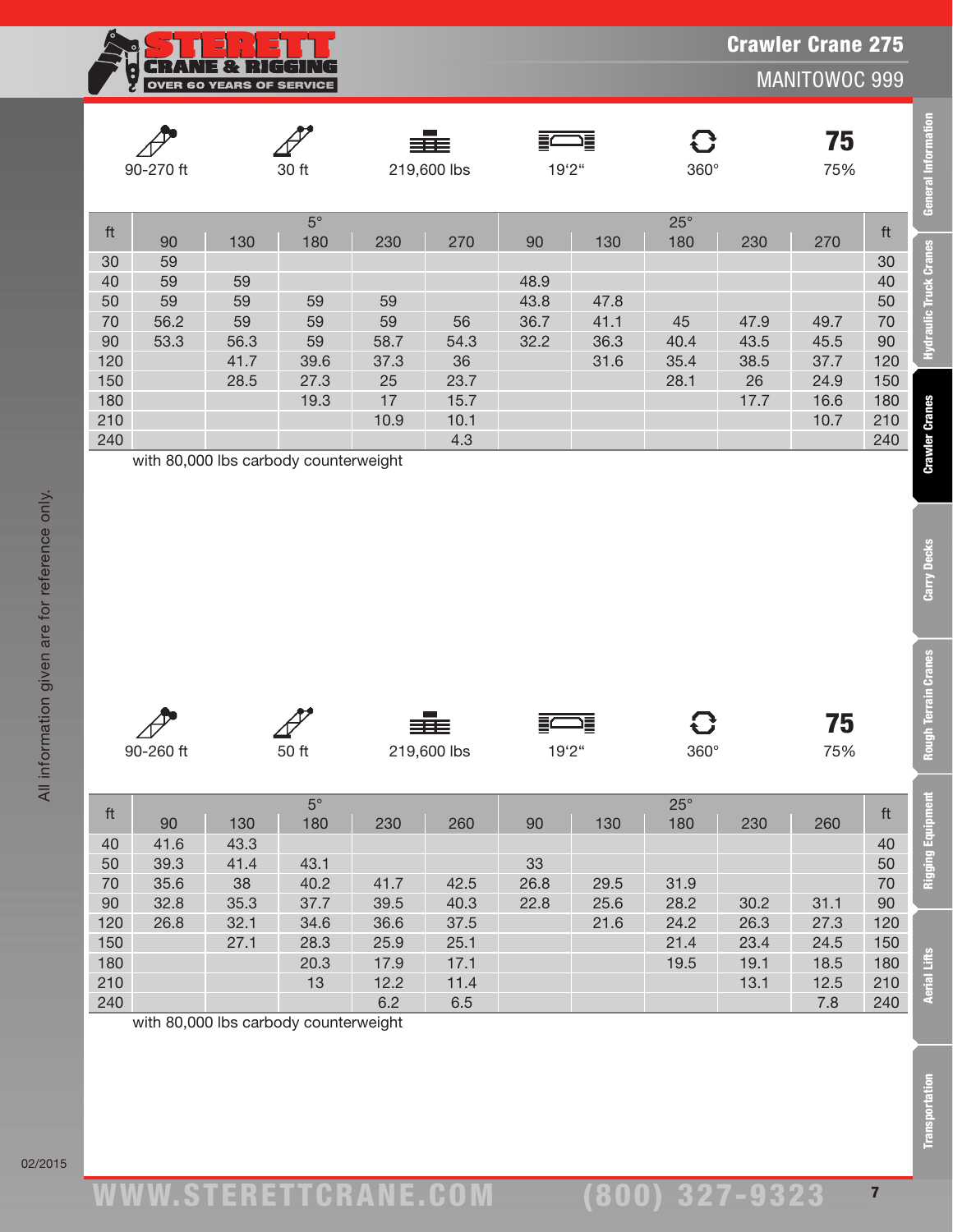# 275 t Crawler Crane

### MANITOWOC 999

| DVER 60 YEARS OF SERVICE |
|--------------------------|
|                          |

|     | 90-260 ft |      | 60 ft                                 |      | ≡≡≡<br>219,600 lbs | 19'2'' | 這    | $360^\circ$       |      | 75<br>75% |     |
|-----|-----------|------|---------------------------------------|------|--------------------|--------|------|-------------------|------|-----------|-----|
| ft  | 90        | 130  | $5^\circ$<br>180                      | 230  | 260                | 90     | 130  | $25^\circ$<br>180 | 230  | 260       | ft  |
| 40  | 35        | 36.3 |                                       |      |                    |        |      |                   |      |           | 40  |
| 50  | 33.2      | 34.8 | 36.1                                  |      |                    |        |      |                   |      |           | 50  |
| 70  | 30.1      | 32.1 | 33.7                                  | 34.9 | 35.5               | 24.4   | 25.1 | 25.7              |      |           | 70  |
| 90  | 27.3      | 29.6 | 31.7                                  | 33.1 | 33.8               | 20.4   | 22.8 | 24.6              | 25.1 | 25.4      | 90  |
| 120 | 23.4      | 26.5 | 28.8                                  | 30.6 | 31.5               | 16.6   | 18.9 | 21.1              | 22.9 | 23.9      | 120 |
| 150 |           | 23.3 | 26.5                                  | 26.2 | 25.4               |        | 16.3 | 18.4              | 20.2 | 21.2      | 150 |
| 180 |           | 19.3 | 20.7                                  | 18.2 | 17.3               |        |      | 16.5              | 18.2 | 19.1      | 180 |
| 210 |           |      | 14.3                                  | 12.5 | 11.7               |        |      |                   | 13.7 | 13.1      | 210 |
| 240 |           |      |                                       | 7.1  | 7.2                |        |      |                   |      | 8.5       | 240 |
|     |           |      | with 80,000 lbs carbody counterweight |      |                    |        |      |                   |      |           |     |

**Rough Terrain Cranes** 

**Rigging Equipment** 

**Iral Information** 

**Iraulic Truck Cranes** 

**Crawler Cranes** 

All information given are for reference only.

All information given are for reference only.

|     |              |      |                    |          | 圭           |       | 這    |             |      | 75   |     |
|-----|--------------|------|--------------------|----------|-------------|-------|------|-------------|------|------|-----|
|     | 90-250 ft    |      | 80 ft              |          | 219,600 lbs | 19'2" |      | $360^\circ$ |      | 75%  |     |
|     |              |      |                    |          |             |       |      |             |      |      |     |
|     |              |      | $5^\circ$          |          |             |       |      | $25^\circ$  |      |      |     |
| ft  | 90           | 130  | 180                | 230      | 250         | 90    | 130  | 180         | 230  | 250  | ft  |
| 40  | 20.6         |      |                    |          |             |       |      |             |      |      | 40  |
| 50  | 20.3         | 20.6 | 20.8               |          |             |       |      |             |      |      | 50  |
| 70  | 19.7         | 20   | 20.3               | 20.6     | 20.6        | 17.3  | 17.7 |             |      |      | 70  |
| 90  | 18.1         | 19.6 | 19.9               | 20.2     | 20.3        | 15.8  | 16.5 | 17.1        | 17.6 | 17.7 | 90  |
| 120 | 15.7         | 17.4 | 19                 | 19.7     | 19.8        | 12.9  | 14.6 | 15.8        | 16.4 | 16.5 | 120 |
| 150 | 13.7         | 15.5 | 17.2               | 18.5     | 19          | 10.7  | 12.3 | 14          | 15.3 | 15.5 | 150 |
| 180 |              | 13.9 | 15.6               | 17.1     | 17.6        |       | 10.7 | 12.2        | 13.6 | 14.1 | 180 |
| 210 |              |      | 14.3               | 13       | 12.6        |       |      | 11          | 12.2 | 12.7 | 210 |
| 240 |              |      | 9.3                | 8.6      | 8.4         |       |      |             | 10   | 9.8  | 240 |
| 270 |              |      |                    |          |             |       |      |             |      | 5.4  | 270 |
|     | 1.1.00000011 |      | .<br>$\sim$ $\sim$ | $\cdots$ |             |       |      |             |      |      |     |

with 80,000 lbs carbody counterweight

**Aerial Lifts**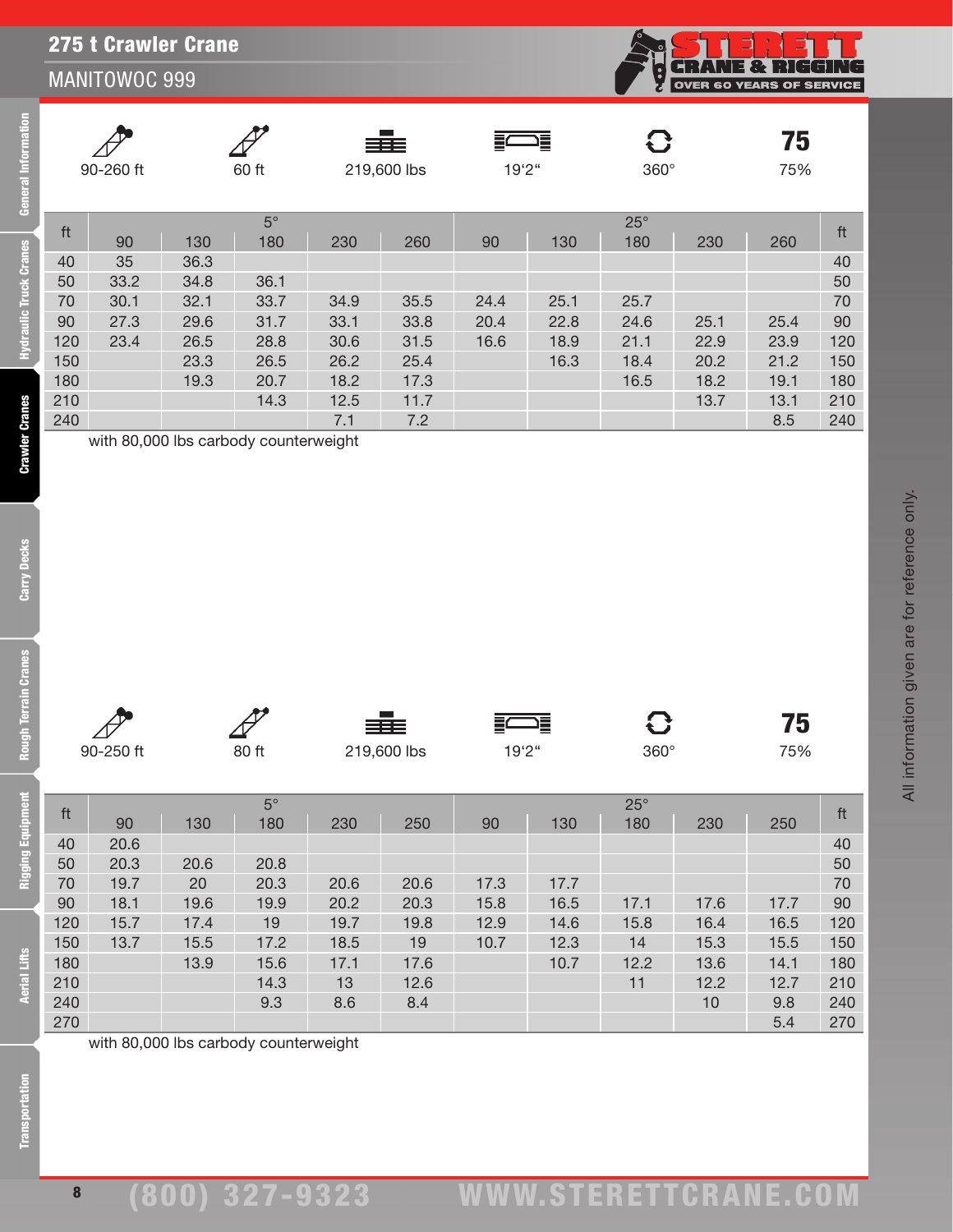

02/2015

www.STERETTCRAnE.Com

(800) 327-9323

Transportation Aerial Lifts Rigging Equipment Rough Terrain Cranes Carry Decks Crawler Cranes Hydraulic Truck Cranes General Information

**Rough Terrain Cranes** 

Rigging Equipment

**Aerial Lifts** 

**Transportation** 

Carry Decks

eral Informati

**Gen** 

**Hydraulic Truck Cranes** 

**Crawler Cranes**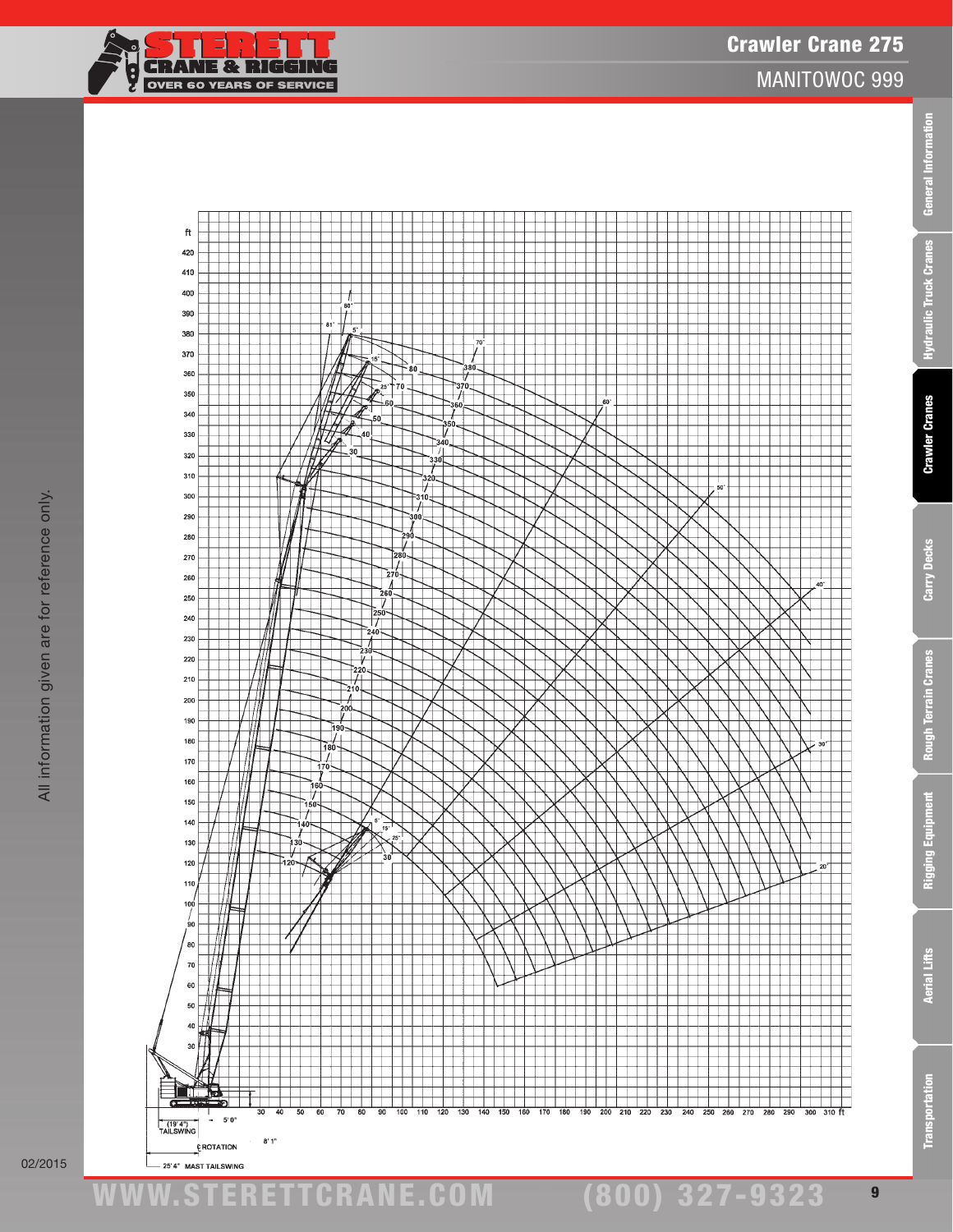## 275 t Crawler Crane

#### MANITOWOC 999

**CRANE & RIGGING**<br>OVER 60 YEARS OF SERVICE i<br>k

All information given are for reference only.

All information given are for reference only.

|     | 120-300 ft |                                                                                  | 30 ft       |                | <b>Contract</b><br>≣≣≡<br>219,600 lbs | 19'2" | 這    | $\mathbf G$<br>$360^\circ$ |      | 75<br>75% |     |
|-----|------------|----------------------------------------------------------------------------------|-------------|----------------|---------------------------------------|-------|------|----------------------------|------|-----------|-----|
| ft  |            |                                                                                  | $5^{\circ}$ |                |                                       |       |      | $25^\circ$                 |      |           | ft  |
|     | 120        | 170                                                                              | 220         | 270            | 300                                   | 120   | 170  | 220                        | 270  | 300       |     |
| 35  | 59         |                                                                                  |             |                |                                       |       |      |                            |      |           | 35  |
| 40  | 59         | 59                                                                               |             |                |                                       |       |      |                            |      |           | 40  |
| 50  | 59         | 59                                                                               | 59          |                |                                       | 43.6  | 46.6 |                            |      |           | 50  |
| 70  | 56.8       | 59                                                                               | 59          | 57.6           | 44.5                                  | 37.7  | 41.3 | 43.8                       | 42.8 |           | 70  |
| 100 | 51.4       | 55.5                                                                             | 55          | 52.9           | 42.1                                  | 31.9  | 35.5 | 38.4                       | 40.6 | 34.2      | 100 |
| 130 | 40.3       | 39.5                                                                             | 37.5        | 35.3           | 33.9                                  |       | 31.6 | 34.4                       | 36.5 | 33.2      | 130 |
| 160 |            | 28.9                                                                             | 26.9        | 24.7           | 23.3                                  |       |      | 27.6                       | 25.6 | 24.3      | 160 |
| 190 |            | 20.9                                                                             | 19.9        | 17.6           | 16.2                                  |       |      | 20.3                       | 18.3 | 17        | 190 |
| 220 |            |                                                                                  | 14.4        | 12.6           | 11.1                                  |       |      |                            | 13   | 11.7      | 220 |
| 250 |            |                                                                                  |             | 7.8            | 6.9                                   |       |      |                            |      | 7.7       | 250 |
| 270 |            |                                                                                  |             | 4.4            |                                       |       |      |                            |      |           | 270 |
|     |            | $\mathbf{H}$ and $\mathbf{H}$ and $\mathbf{H}$ and $\mathbf{H}$ and $\mathbf{H}$ |             | <b>1. L.L.</b> |                                       |       |      |                            |      |           |     |

with 80,000 lbs carbody counterweight

مم

**General Information** 

**Hydraulic Truck Cranes** 

**Crawler Cranes** 

 $\blacksquare$ 

Transı

|            |           | 三百三         |       |              | 79  |
|------------|-----------|-------------|-------|--------------|-----|
| 120-300 ft | 50 ft     | 219,600 lbs | 19'2" | $360^\circ$  | 75% |
|            |           |             |       |              |     |
|            | $5^\circ$ |             |       | $25^{\circ}$ |     |

|              | $25^\circ$                                                        |              |     |
|--------------|-------------------------------------------------------------------|--------------|-----|
| 300<br>120   | 220<br>170                                                        | 270<br>300   | ft  |
|              |                                                                   |              | 40  |
|              |                                                                   |              | 50  |
| 26.7         |                                                                   |              | 60  |
| 36.5         | 27.2<br>25.6                                                      | 25.8<br>22.5 | 90  |
| 34.8<br>20.4 | 24.2<br>22.5                                                      | 22.5<br>25.5 | 120 |
| 27           | 21.9<br>20.3                                                      | 22.5<br>23.3 | 150 |
| 18.9         | 20.2                                                              | 21.5<br>20.4 | 180 |
| 13.2         | 17.5                                                              | 14.4<br>15.6 | 210 |
| 9            |                                                                   | 9.9<br>11.1  | 240 |
| 6.5          |                                                                   | 7.4          | 260 |
|              |                                                                   |              | 280 |
|              | 270<br>39.2<br>36.7<br>28.4<br>20.3<br>14.6<br>10.4<br>7.5<br>4.3 | 23.6         |     |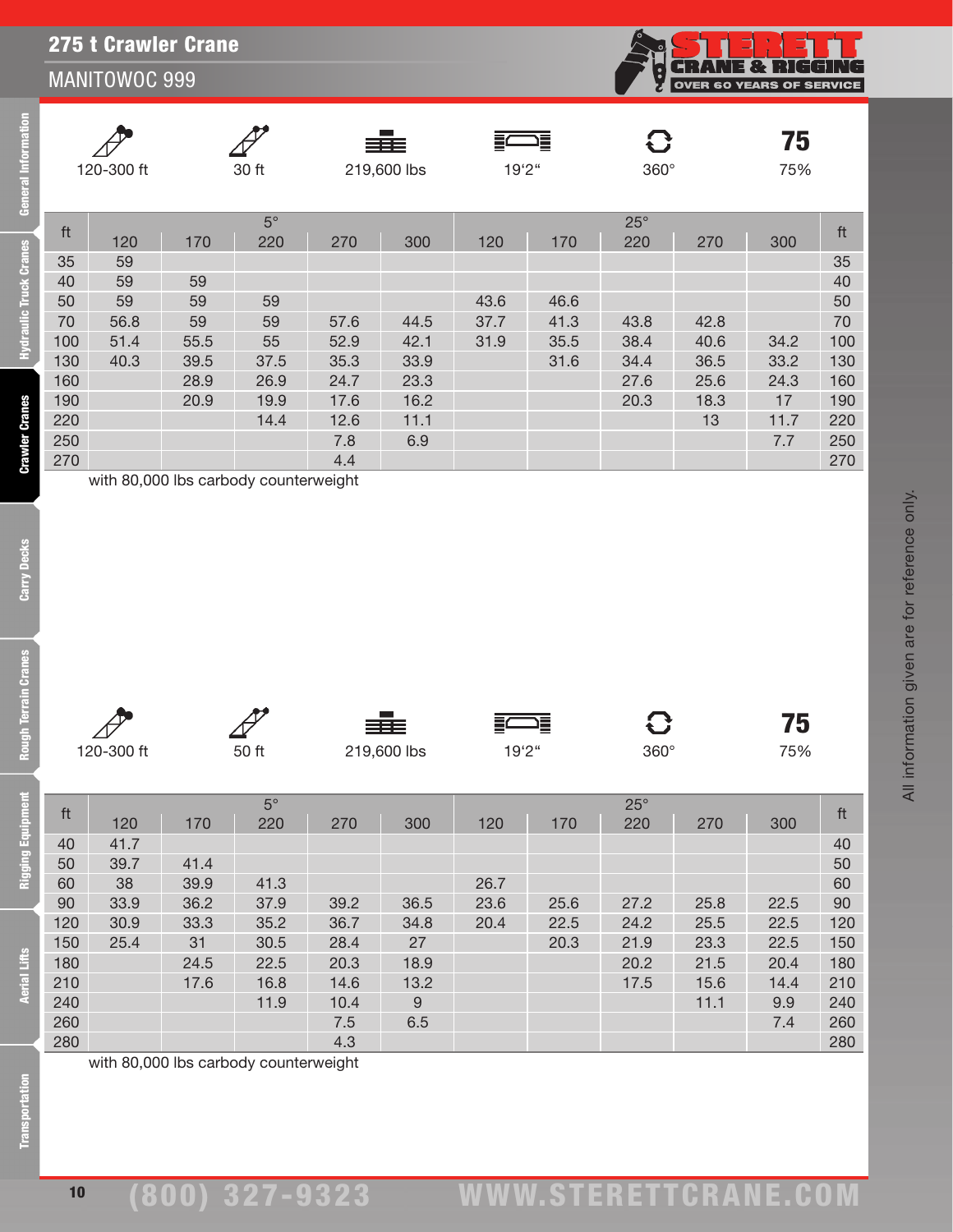**CRANE & RIGGING** OVER 60 YEARS OF SERVICE

MANITOWOC 999

|     | 120-300 ft |      | 60 ft     |      | ≡≡≡<br>219,600 lbs | 19'2" | 這    | $360^\circ$ |      | 75<br>75% |     |
|-----|------------|------|-----------|------|--------------------|-------|------|-------------|------|-----------|-----|
| ft  |            |      | $5^\circ$ |      |                    |       |      | $25^\circ$  |      |           | ft  |
|     | 120        | 170  | 220       | 270  | 300                | 120   | 170  | 220         | 270  | 300       |     |
| 40  | 31.9       |      |           |      |                    |       |      |             |      |           | 40  |
| 50  | 30.5       | 31.7 |           |      |                    |       |      |             |      |           | 50  |
| 60  | 29.2       | 30.5 | 31.5      |      |                    |       |      |             |      |           | 60  |
| 90  | 25.9       | 27.6 | 28.9      | 29.9 | 30.4               | 20    | 22.3 | 22.8        | 21.1 | 18.8      | 90  |
| 120 | 23.2       | 25.2 | 26.7      | 27.9 | 28.5               | 17.6  | 19.7 | 21.4        | 21.1 | 18.8      | 120 |
| 150 | 21.2       | 23.2 | 24.8      | 26.1 | 26.8               | 15.3  | 17.3 | 18.9        | 20.3 | 18.8      | 150 |
| 180 |            | 21.5 | 22.7      | 20.5 | 19.1               |       | 15.6 | 17.1        | 18.5 | 18.8      | 180 |
| 210 |            | 18.9 | 17        | 14.8 | 13.4               |       |      | 15.7        | 16   | 14.8      | 210 |
| 240 |            |      | 12.7      | 10.6 | 9.1                |       |      |             | 11.5 | 10.2      | 240 |
| 270 |            |      | 6.8       | 6.5  | 5.4                |       |      |             |      | 6.7       | 270 |
| 280 |            |      |           | 4.9  |                    |       |      |             |      | 5.3       | 280 |

| $\Delta$   |       | 332         |       |             | 75 Y |
|------------|-------|-------------|-------|-------------|------|
| 120-300 ft | 80 ft | 219,600 lbs | 19'2" | $360^\circ$ | 75%  |

|                         | 120-300 ft<br>60 ft |              | 219,600 lbs           |             | 19'2"        |              | 360°         |                     | 75<br>75%    |             |                         |
|-------------------------|---------------------|--------------|-----------------------|-------------|--------------|--------------|--------------|---------------------|--------------|-------------|-------------------------|
| ft                      | 120                 | 170          | $5^{\circ}$<br>220    | 270         | 300          | 120          | 170          | $25^{\circ}$<br>220 | 270          | 300         | ft                      |
| 40                      | 31.9                |              |                       |             |              |              |              |                     |              |             | 40                      |
| 50                      | 30.5                | 31.7         |                       |             |              |              |              |                     |              |             | 50                      |
| 60                      | 29.2                | 30.5         | 31.5                  |             |              |              |              |                     |              |             | 60                      |
| 90                      | 25.9                | 27.6         | 28.9                  | 29.9        | 30.4         | 20           | 22.3         | 22.8                | 21.1         | 18.8        | 90                      |
| 120                     | 23.2                | 25.2         | 26.7                  | 27.9        | 28.5         | 17.6         | 19.7         | 21.4                | 21.1         | 18.8        | 120                     |
| 150                     | 21.2                | 23.2         | 24.8                  | 26.1        | 26.8         | 15.3         | 17.3         | 18.9                | 20.3         | 18.8        | 150                     |
| 180                     |                     | 21.5         | 22.7                  | 20.5        | 19.1         |              | 15.6         | 17.1                | 18.5         | 18.8        | 180                     |
| 210                     |                     | 18.9         | 17                    | 14.8        | 13.4         |              |              | 15.7                | 16           | 14.8        | 210                     |
| 240<br>270              |                     |              | 12.7<br>6.8           | 10.6<br>6.5 | 9.1<br>5.4   |              |              |                     | 11.5         | 10.2<br>6.7 | 240<br>270              |
| 280                     |                     |              |                       | 4.9         |              |              |              |                     |              | 5.3         | 280                     |
|                         |                     |              |                       |             |              |              |              |                     |              |             |                         |
|                         | 120-300 ft          |              | 80 ft                 |             | 219,600 lbs  | 19'2"        |              | O<br>360°           |              | 75<br>75%   |                         |
| $\operatorname{\sf ft}$ |                     |              | $5^{\circ}$           |             |              |              |              | $25^\circ$          |              |             | $\operatorname{\sf ft}$ |
|                         | 120                 | 170          | 220                   | 270         | 300          | 120          | 170          | 220                 | 270          | 300         |                         |
| 45                      | 20.5                |              |                       |             |              |              |              |                     |              |             | 45                      |
| 60                      | 20.1                | 20.3         | 20.6                  |             |              |              |              |                     |              |             | 60                      |
| 80<br>100               | 19.3<br>17.7        | 19.9         | 20.2                  | 20.4        | 20.4         | 12.9         | 14.5         |                     |              | 13.8        | 80                      |
| 130                     | 15.6                | 19.2<br>17.3 | 19.9<br>18.7          | 20<br>19.5  | 20.1<br>19.7 | 12.9<br>12.8 | 14.5<br>14.4 | 15.2<br>15.1        | 14.7<br>14.7 | 13.8        | 100<br>130              |
| 150                     | 14.4                | 16.1         | 17.7                  | 18.5        | 19.1         | 11.5         | 13.1         | 14.5                | 14.7         | 13.8        | 150                     |
| 180                     | 12.9                | 14.6         | 16.3                  | 17.2        | 17.8         |              | 11.5         | 13                  | 13.8         | 13.8        | 180                     |
| 210                     |                     | 13.4         | 15.1                  | 15.2        | 13.7         |              | 10.4         | 11.7                | 12.5         | 13.1        | 210                     |
| 240                     |                     | 12.4         | 12.8                  | 11          | 9.5          |              |              | 10.8                | 11.5         | 11          | 240                     |
| 260                     |                     |              | 10.4                  | 8.7         | 7.3          |              |              |                     | 9.7          | 8.5         | 260                     |
| 280<br>300              |                     |              | 7.1<br>$\overline{4}$ | 6.1         | 4.9          |              |              |                     | 7.6          | 6.4         | 280<br>300              |

Carry Decks

**Rough Terrain Cranes** 

**General Information**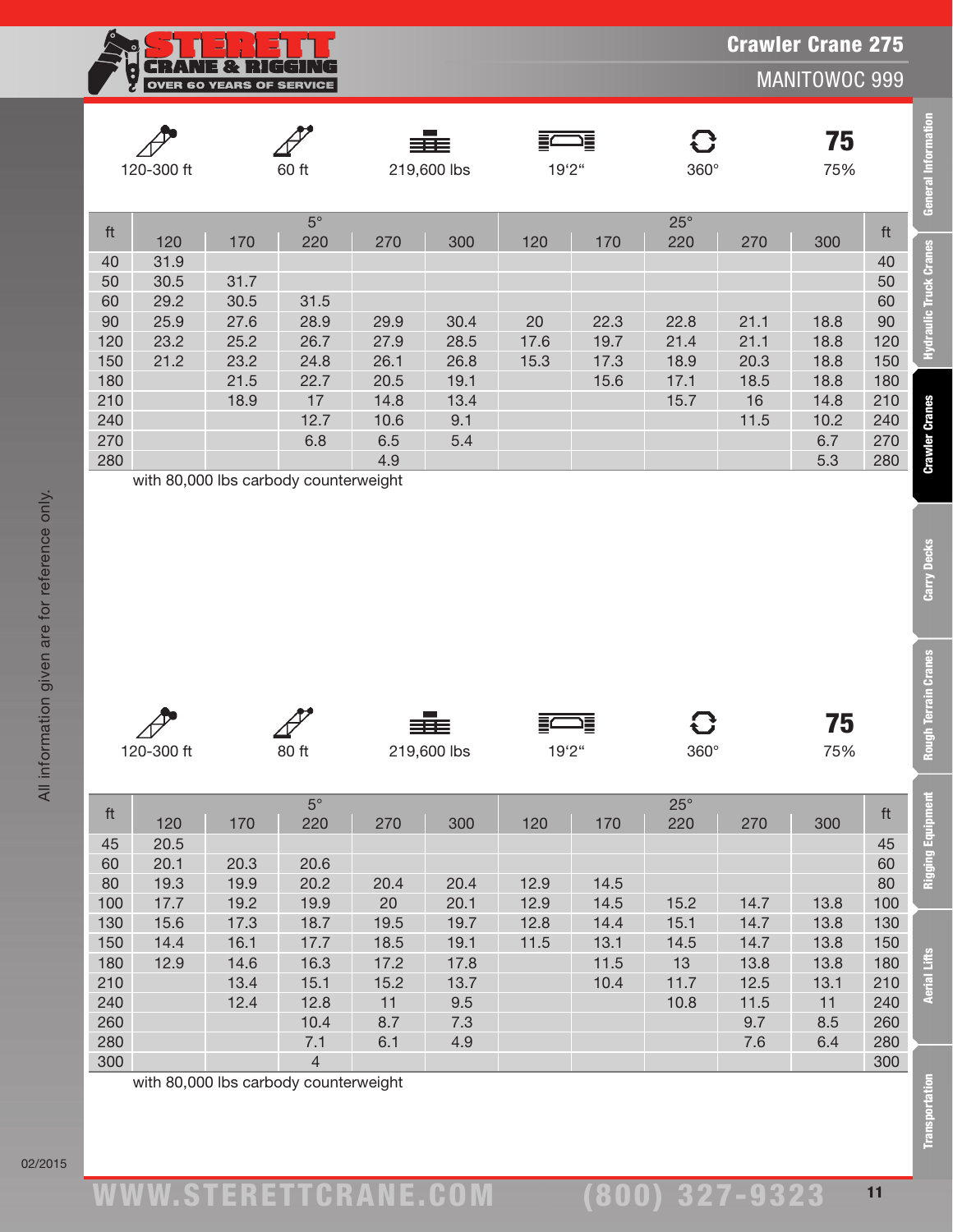Rough 1

275 t Crawler Crane



**CRANE & RIGGING** 

**OVER 60 YEARS OF SERVICE** 

Ş

**Aerial Lifts** 

12

¢ ROTATION 25' 5" MAST TAILSWING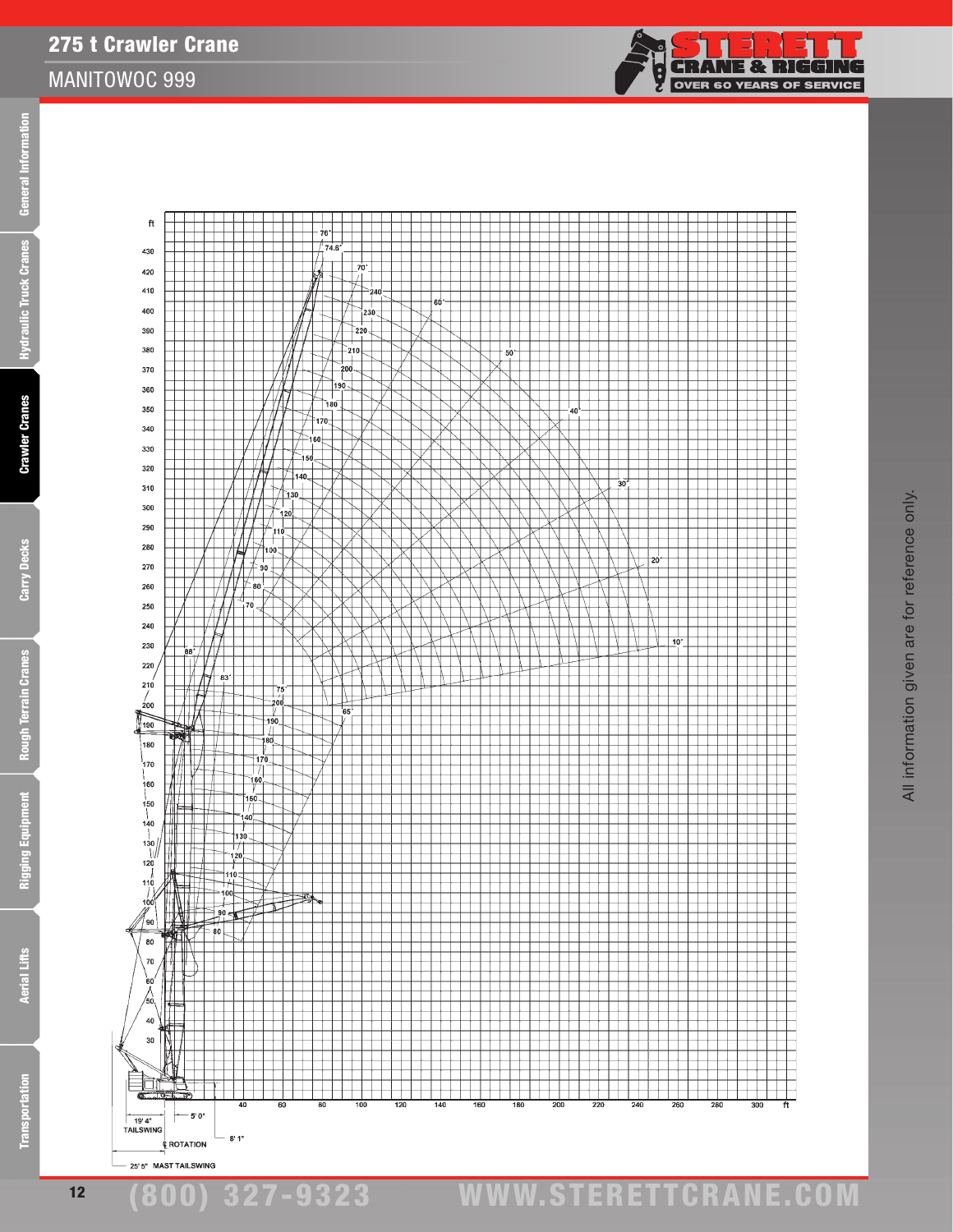

**General Information** 

**Hydraulic Truck Cranes** 

**Crawler Cranes** 

Carry Decks

**Rough Terrain Cranes** 

**Rigging Equipment** 

|     | 80-200 ft<br>$88^\circ$ | 70 - 240 ft |           | ≣≣≣<br>219,600 lbs |      | 這<br>19'2" |      | $\mathbf G$<br>$360^\circ$ |      | 75<br>75% |     |
|-----|-------------------------|-------------|-----------|--------------------|------|------------|------|----------------------------|------|-----------|-----|
| ft  | 80                      | 120         | 70<br>140 | 180                | 200  | 80         | 120  | 120<br>140                 | 180  | 200       | ft  |
| 36  | 160                     |             |           |                    |      |            |      |                            |      |           | 36  |
| 40  | 145.1                   | 131.9       |           |                    |      |            |      |                            |      |           | 40  |
| 45  | 132.5                   | 121.7       | 120.1     | 90.3               |      | 115        | 97.5 | 85.5                       | 63.5 |           | 45  |
| 55  | 111.7                   | 105.1       | 104.9     | 84.3               | 70.5 | 99.8       | 91.5 | 81.1                       | 59.9 | 51.9      | 55  |
| 70  | 82.5                    | 87.4        | 84.1      | 70.3               | 62.4 | 81.3       | 76.8 | 72.2                       | 55.6 | 47.4      | 70  |
| 80  | 49.9                    | 65.8        | 66.7      | 63.1               | 56.1 | 67.8       | 68.8 | 61.9                       | 50.9 | 44.6      | 80  |
| 100 |                         |             |           |                    |      | 49.8       | 50   | 45.8                       | 39.1 | 34.7      | 100 |
| 110 |                         |             |           |                    |      | 43.5       | 43.4 | 40                         | 34.5 | 30.9      | 110 |
| 120 |                         |             |           |                    |      | 38.5       | 38.5 | 35.7                       | 31.2 | 28        | 120 |
| 130 |                         |             |           |                    |      | 25.1       | 34.4 | 33.7                       | 29.5 | 26.4      | 130 |

with 80,000 lbs carbody counterweight

|     |      |      | 170  |      |      |      |      | 240  |      |     |
|-----|------|------|------|------|------|------|------|------|------|-----|
| ft  | 80   | 120  | 140  | 180  | 200  | 80   | 120  | 140  | 180  | ft  |
| 55  | 71.5 | 59.9 | 54.2 |      |      |      |      |      |      | 55  |
| 60  | 70.9 | 59.1 | 53.4 | 42.2 | 36.8 |      |      |      |      | 60  |
| 75  | 68.9 | 56.7 | 50.8 | 39.7 | 34.4 | 34.5 | 30.8 | 28.7 | 23.7 | 75  |
| 100 | 48.3 | 46.5 | 41.9 | 34.4 | 30.1 | 32.4 | 29.2 | 27.2 | 22.2 | 100 |
| 125 | 34.5 | 34.5 | 31.3 | 26.2 | 23.1 | 30.5 | 27.5 | 24.8 | 20.1 | 125 |
| 150 | 25.7 | 26.1 | 23.8 | 20.4 | 18.1 | 22.7 | 22.4 | 20.1 | 16.3 | 150 |
| 180 | 12.7 | 18.7 | 18.6 | 17.1 | 15.1 | 15.5 | 17.4 | 15.5 | 12.6 | 180 |
| 200 |      |      |      |      |      | 12   | 14.5 | 13.3 | 10.8 | 200 |
| 230 |      |      |      |      |      | 7.9  | 10   | 10.7 | 9    | 230 |
| 250 |      |      |      |      |      |      | 5.8  | 5.6  | 6.5  | 250 |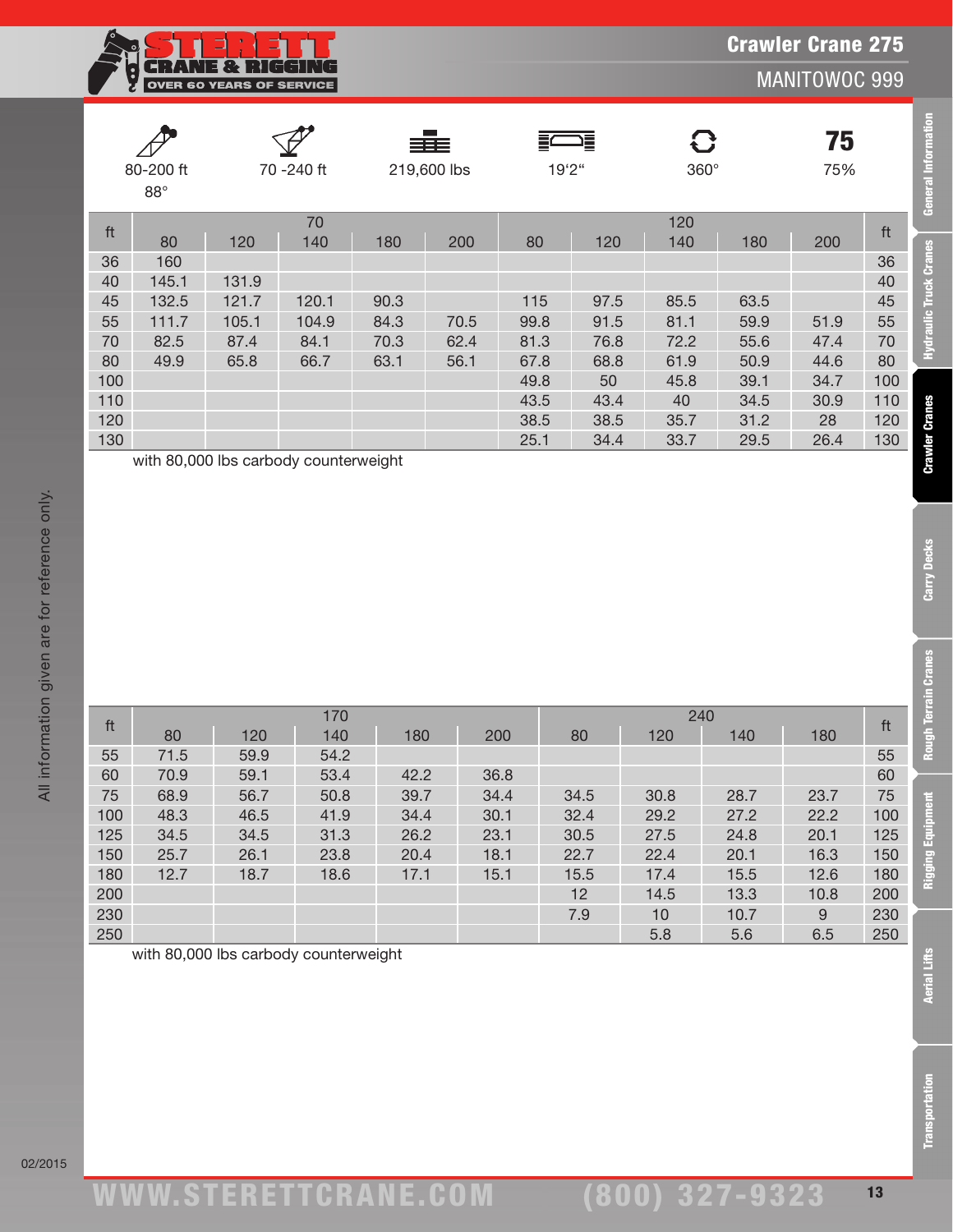|     | 80-200 ft<br>$83^\circ$               |      | 70 -240 ft |      | ≡≡≡<br>219,600 lbs |       | 這<br>19'2" |      | 360° | 75<br>75% |     |
|-----|---------------------------------------|------|------------|------|--------------------|-------|------------|------|------|-----------|-----|
| ft  |                                       |      | 70         |      |                    |       |            | 120  |      |           | ft  |
|     | 80                                    | 120  | 140        | 180  | 200                | 80    | 120        | 140  | 180  | 200       |     |
| 45  | 148.7                                 |      |            |      |                    |       |            |      |      |           | 45  |
| 50  | 135.7                                 |      |            |      |                    |       |            |      |      |           | 50  |
| 60  | 114.5                                 | 112  | 113.6      |      |                    | 102.4 |            |      |      |           | 60  |
| 70  | 94.7                                  | 94.4 | 93.5       | 91.3 | 82.8               | 89.8  | 86.8       | 87.6 | 71.8 |           | 70  |
| 80  | 77.8                                  | 79.8 | 79         | 77.2 | 72.8               | 76.8  | 77.6       | 77.3 | 70.7 | 59.6      | 80  |
| 90  |                                       | 68.6 | 68         | 66.5 | 63.1               | 64.4  | 67.4       | 66.6 | 64.8 | 57.5      | 90  |
| 100 |                                       |      |            |      | 55.2               | 55    | 58.9       | 58.2 | 56.6 | 52.8      | 100 |
| 120 |                                       |      |            |      |                    | 41.8  | 46.5       | 46   | 44.7 | 41.6      | 120 |
| 140 |                                       |      |            |      |                    |       | 37         | 37.4 | 36.3 | 33.6      | 140 |
| 150 |                                       |      |            |      |                    |       |            |      |      | 30.3      | 150 |
|     | with 80,000 lbs carbody counterweight |      |            |      |                    |       |            |      |      |           |     |

14

ft <sup>170</sup> <sup>240</sup> ft <sup>80</sup> <sup>120</sup> <sup>140</sup> <sup>180</sup> <sup>200</sup> <sup>80</sup> <sup>120</sup> <sup>140</sup> <sup>180</sup> 75 74.6 75 70.8 65.5 80 63.4 62 59.8 47.1 41 90 46.3 50.4 49.7 46.5 40 36.1 32.9 31 26 110 35.4 40.2 39.7 38.3 34.4 32.6 32.1 30.4 25.6 130 24.8 29.3 29.6 28.1 25.3 21.8 26.4 27 23.3 160 20.4 21.5 21.2 18.8 14.9 18.4 20 17.5 190 10 12.9 14.2 12.6 220 7.5 10 11.3 10 240 265 7.3 265

with 80,000 lbs carbody counterweight

**CRANE & RIGGING**<br>OVER 60 YEARS OF SERVICE

j.<br>N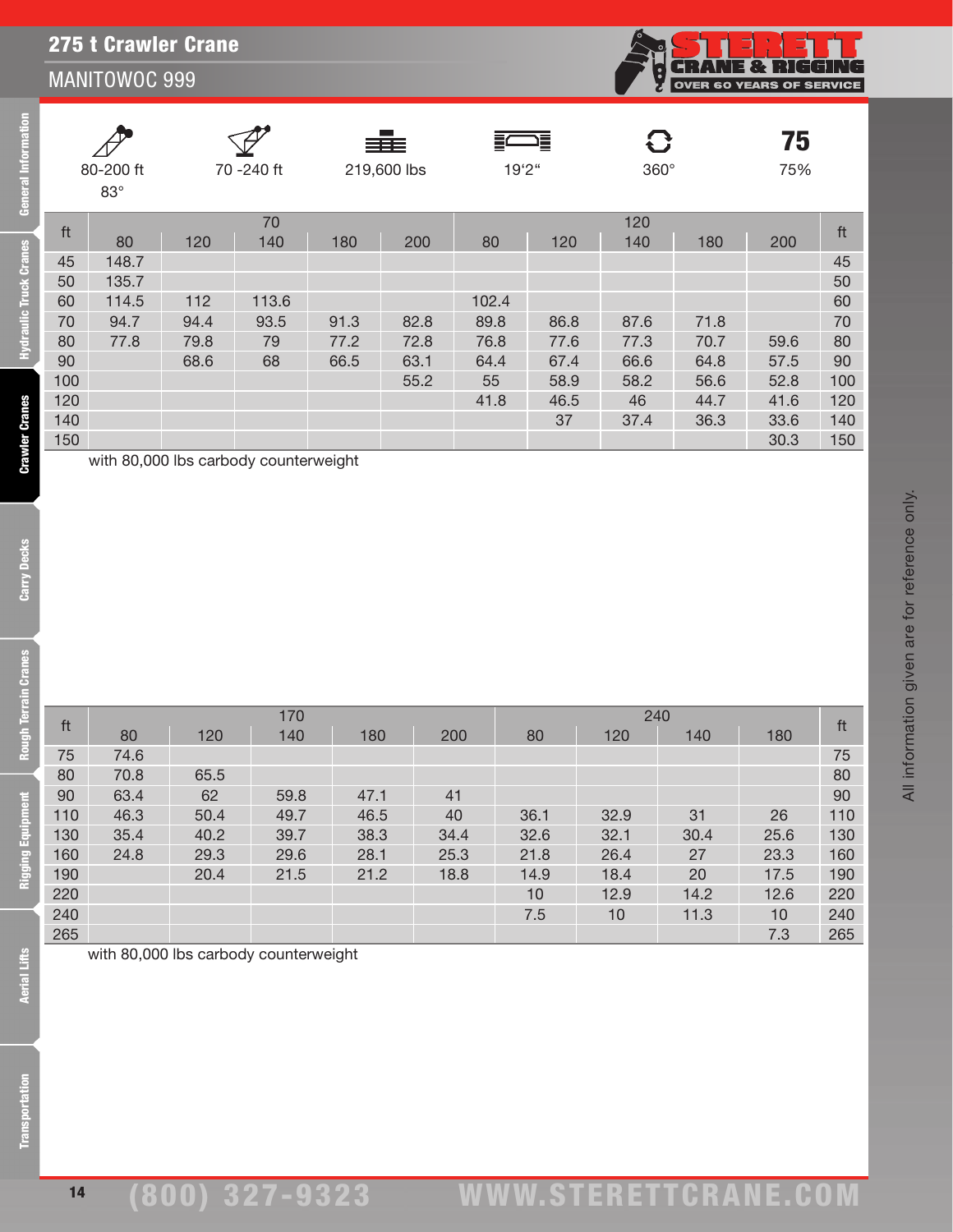

**General Information** 

**Hydraulic Truck Cranes** 

**Crawler Cranes** 

Carry Decks

**Rough Terrain Cranes** 

**Rigging Equipment** 

|                         | 80-200 ft<br>70 - 240 ft<br>$75^\circ$ |      |           | a sa B<br>≡≡≡<br>219,600 lbs |      | 這<br>Ξ<br>19'2" |      | C<br>$360^\circ$ |      |      |     |
|-------------------------|----------------------------------------|------|-----------|------------------------------|------|-----------------|------|------------------|------|------|-----|
| $\operatorname{\sf ft}$ | 80                                     | 120  | 70<br>140 | 180                          | 200  | 80              | 120  | 120<br>140       | 180  | 200  | ft  |
| 65                      | 100.4                                  |      |           |                              |      |                 |      |                  |      |      | 65  |
| 70                      | 91.4                                   |      |           |                              |      |                 |      |                  |      |      | 70  |
| 80                      | 77.3                                   | 73.7 | 71.7      |                              |      |                 |      |                  |      |      | 80  |
| 100                     |                                        | 55.6 | 54.1      | 50.5                         | 48.5 | 56.7            | 53.6 | 51.9             |      |      | 100 |
| 120                     |                                        |      |           | 39.7                         | 38.2 | 44.8            | 42.3 | 40.9             | 37.7 | 35.9 | 120 |
| 130                     |                                        |      |           |                              |      | 40.3            | 38   | 36.7             | 33.8 | 32.1 | 130 |
| 140                     |                                        |      |           |                              |      | 36.4            | 34.3 | 33.2             | 30.5 | 29   | 140 |
| 150                     |                                        |      |           |                              |      |                 | 31.2 | 30.1             | 27.6 | 26.2 | 150 |
| 160                     |                                        |      |           |                              |      |                 |      | 27.4             | 25.1 | 23.9 | 160 |
| 170                     |                                        |      |           |                              |      |                 |      |                  | 22.9 | 21.7 | 170 |

with 80,000 lbs carbody counterweight

|     |      |      | 170  |      |      |      | 240  |      |     |
|-----|------|------|------|------|------|------|------|------|-----|
| ft  | 80   | 120  | 140  | 180  | 200  | 80   | 120  | 140  | ft  |
| 110 | 48.3 |      |      |      |      |      |      |      | 110 |
| 115 | 45.5 |      |      |      |      |      |      |      | 115 |
| 125 | 40.7 | 38   | 36.6 |      |      |      |      |      | 125 |
| 140 | 34.7 | 32.5 | 31.2 | 28.3 | 26.7 | 32   |      |      | 140 |
| 160 | 28   | 26.7 | 25.6 | 23.1 | 21.7 | 25.2 | 23.8 | 22.6 | 160 |
| 190 | 20   | 20.4 | 19.5 | 17.5 | 16.3 | 17.1 | 17.7 | 16.7 | 190 |
| 230 |      |      |      |      |      | 10.1 | 12.1 | 11.2 | 230 |
| 260 |      |      |      |      |      | 6.4  | 9    | 8.3  | 260 |
| 280 |      |      |      |      |      |      |      | 6.6  | 280 |